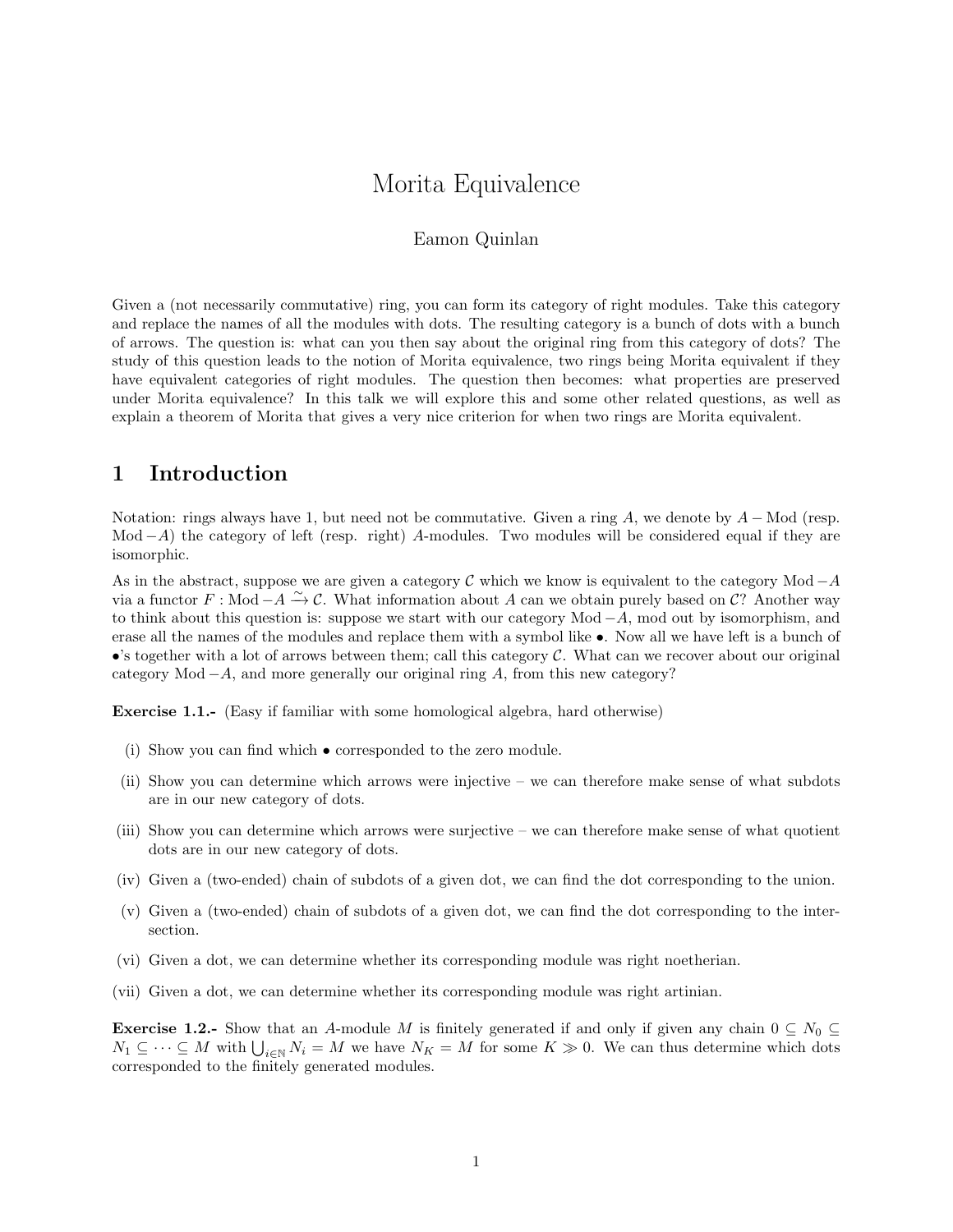**Exercise 1.3.-** Show that the following properties of A can be deduced from  $\mathcal{C}$ .

- (i) Whether A is right noetherian. [Recall: A is right noetherian if and only if all finitely generated A-modules are right noetherian; one can then use 1].
- (ii) Whether A is right artinian. [Similar to previous].
- (iii) The center of  $A$ , up to isomorphism. [Hint: the center of  $A$  will be isomorphic to the endomorphism ring of the identity functor on Mod  $-A$ . Thus, if we knew A was commutative to start with, we would be able to recover all of A.
- (iv) The characteristic of A.

Exercise 1.4.- The following example shows that not all information can be recovered from this category of dots. For this fix a ring R and let  $M_n(R)$  be the ring of n by n matrices over R. Show:

- (i) Given an right R-module M there is a natural right action of  $M_n(R)$  on  $M^{\oplus n}$  coming from the action of R.
- (ii) This construction actually gives a functor

$$
Mod - R \longrightarrow Mod - M_n(R)
$$

that is actually an equivalence [Hint: show the functor is fully faithful and essentially surjective to prove it is an equivalence].

- (iii) Observe that then after applying our "dot" construction to the rings R and  $M_n(R)$  from before get the same category! For example R could be  $\mathbb C$  and then we would not be able to distinguish whether we started from the ring  $\mathbb C$  or from the ring  $M_n(\mathbb C)$ . As a consequence, whether the ring we started with is commutative cannot be inferred from the category of dots.
- (iv) Finally, observe that this example provides a proof that  $Z(M_n(\mathbb{C})) \cong \mathbb{C}$ .

## 2 Formalizing the problem

Let's now try to make the discussion more rigorous. As we have already mentioned or hinted at, whether two rings R and S do or don't have the same "category of dots" is in fact testing whether the categories Mod  $-R$  and Mod  $-S$  are equivalent. We thus make the following definition.

**Definition 2.1.-** Two rings R and S are Morita equivalent if the categories Mod  $-R$  and Mod  $-S$  are equivalent. We denote this by  $R \sim S$  (not standard!). A property P is Morita-invariant if whenever R has P and  $R \sim S$  we have that S has P.

What we have thus proven is that being right noetherian, right artinian, and having center isomorphic to Z (for a fixed commutative ring  $Z$ ) are all Morita equivalent properties. We should also remark that in the case where R and S are commutative,  $R \sim S$  if and only if  $R \cong S$ .

Another important remark is that at this point the relation ∼ should really be called something like "right"- Morita equivalence, to reflect the fact that we are testing whether the categories of "right"-modules are equivalent. If you don't mind spoilers, see Theorem 5.1 to address this concern.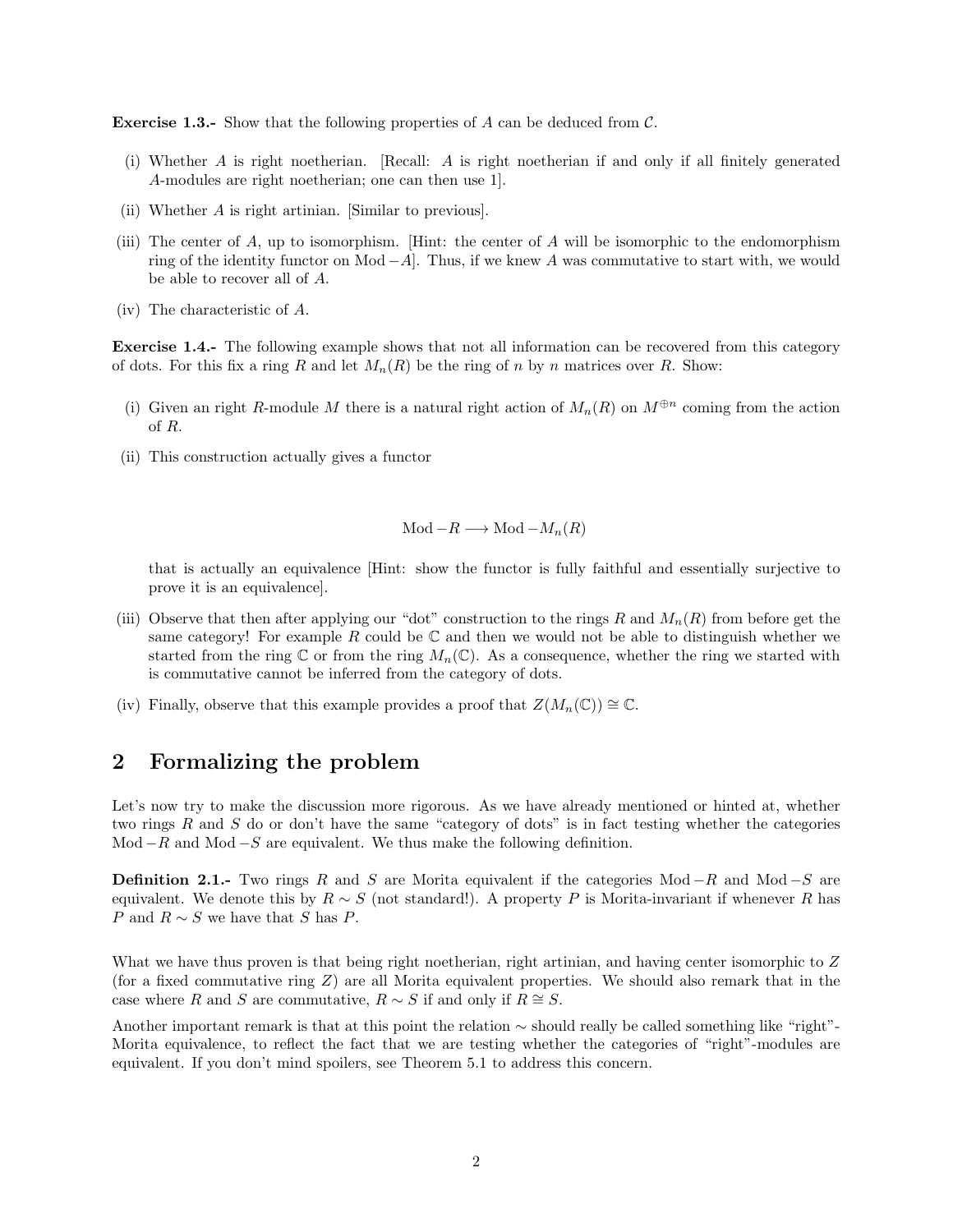#### 3 Bimodules associated to an equivalence

From now on, most of the discussion is extracted from [AF].

We would now like to work towards a criterion due to Morita for when two rings are Morita equivalent. First observe that one of the most fundamental problems of not being able to reconstruct A from Mod −A comes from the fact that when we forget the "names" of the modules we can no longer recover where A (as a right A-module) was (c.f. 1.4). In other words, given an equivalence  $F : Mod - A \to Mod - B$  we need not have that  $F(A) \cong B$ .

However, the right A-module A has some very special properties that do get transferred to the B-module  $F(A).$ 

**Definition 3.1.-** An A-module G is a generator if one of the following equivalent conditions hold:

- (i) Given two morphisms  $f \neq g : M \to N$  of right A-modules there exists a morphism  $h : A \to M$  with the property that  $f \circ h \neq g \circ h$ .
- (ii) The functor Mod  $-A \to Sets$ ,  $(M \mapsto \text{Hom}_A(G, M))$  is faithful.
- (iii) Every A-module M is a quotient of a (possibly infinite) direct sum of  $G$ 's.

An A-module Q is projective if the following equivalent conditions hold:

- (i) The  $A$ -module  $Q$  is a direct summand of a free  $A$ -module.
- (ii) Given any surjection  $N \to M \to 0$  of A-modules and a map  $f: Q \to M$  there is an extension of f to N.

We say a right  $A$ -module  $P$  is a progenerator if it is a finitely generated projective generator.

Exercise 3.2.- (i) Prove the equivalence of the conditions in the above definition.

- (ii) Show that A is a progenerator in Mod  $-A$ . (c.f. 1.2 for finitely generated).
- (iii) Show that if  $F : Mod A \to Mod B$  is an equivalence then  $F(A)$  is a progenerator in Mod -B.
- (iv) Observe that

$$
A \cong \operatorname{End}_A A \cong \operatorname{End}_B F(A)
$$

where all the isomorphisms are isomorphisms of rings.

The above exercise thus proves:

**Proposition 3.3.-** Suppose  $A \sim B$ . Then there is a progenerator P in Mod −B such that  $A \cong$  End<sub>B</sub> P as rings, and a progenerator Q in Mod − A with  $B \cong$  End<sub>A</sub> Q.

Finally, observe that because End<sub>B</sub> P (resp. End<sub>A</sub> Q) act on P (resp. Q) on the *left*, the isomorphisms above actually give P (resp. Q) the structures of  $(A, B)$ - (resp.  $(B, A)$ -) bimodules.

**Remark 3.4.-** Something that is a bit confusing is why  $\text{End}_A M$  always acts on M on the left, regardless of whether M is a left or a right module. The reason is that we always write functions as  $f(x)$  as opposed to  $(x)$  f. If M is a left-module it becomes a ring-module under  $(End_A M)^{op}$ , the opposite ring, which would be the endomorphism ring if we wrote functions as  $(x)f$ . One also observes this symmetry-breaking by the fact that given a ring A we have  $A \cong \text{End}(A_A)$  and  $A^{op} \cong \text{End}((A_A))$ .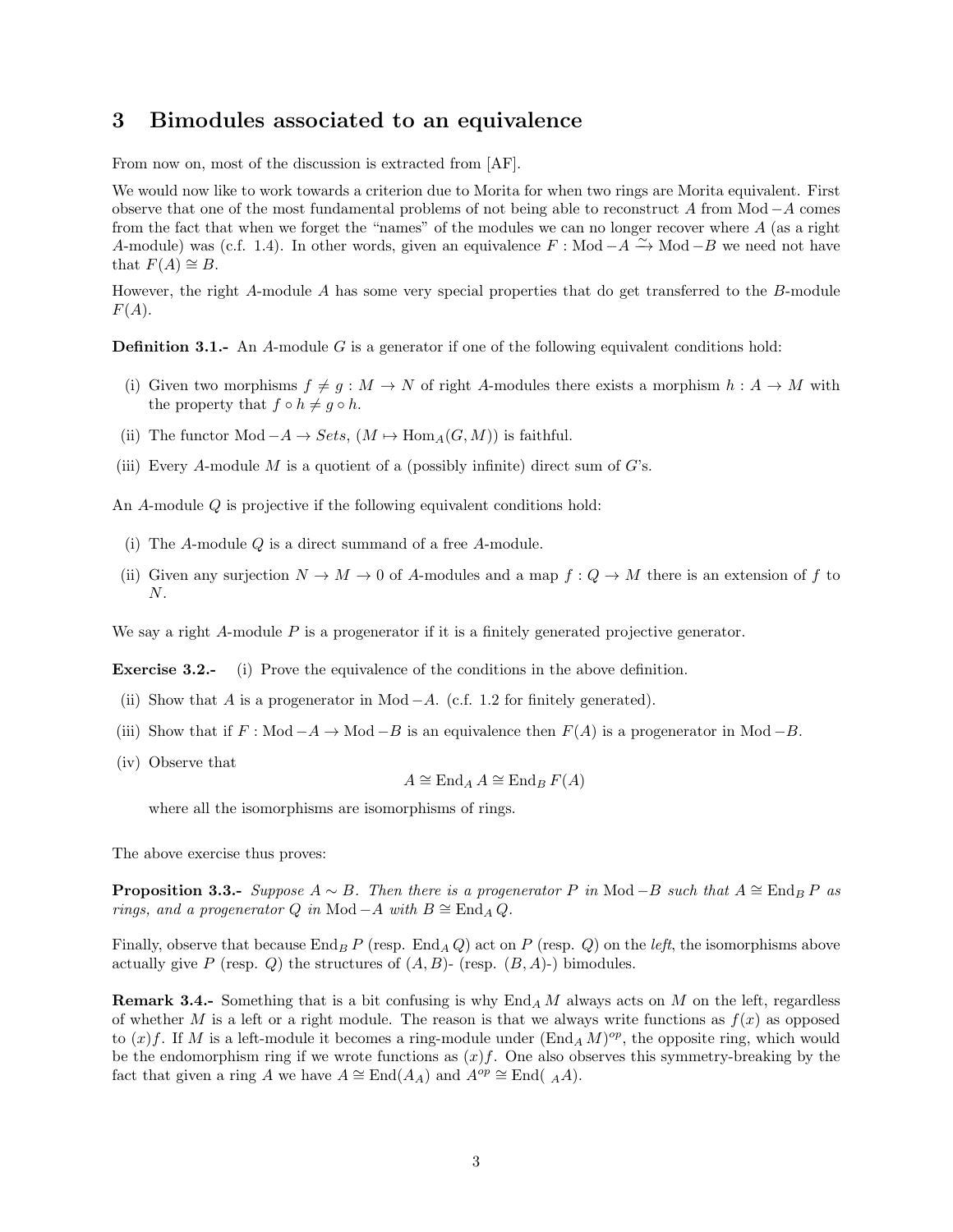#### 4 Equivalence from the bimodules

We have associated to an equivalence Mod  $-A \cong Mod-B$  and  $(A, B)$ -bimodule P with the property that it is a progenerator as a right B-module, and with  $A \cong \text{End}_B P$ . As it turns out from the following proposition, P will also be a progenerator as an A-module. This allows us to start building the symmetry that will culminate in Morita's theorem.

**Proposition 4.1.-** Suppose P is an  $(A, B)$ -bimodule, progenerator as a right B-module. Then P is a progenerator as a left A-module.

*Proof.* Pick some k so that  $B^{\oplus k} \cong P \oplus P'$  as B-modules. Then:

$$
{}_{A}P^{\oplus k} \cong \text{Hom}_{B}(B^{\oplus k}, {}_{A}P_{B})
$$
  
\n
$$
\cong \text{Hom}_{B}(P_{B} \oplus P'_{B}, {}_{A}P_{B})
$$
  
\n
$$
\cong A \oplus A'.
$$

This shows that  $P$  is a generator.

Also observe that for some m we have  $P^{\oplus m} \cong B \oplus B'$  as B-modules. Then

$$
A^{\oplus m} \cong \text{Hom}_{B}(P, \, {}_{A}P)^{\oplus m}
$$

$$
\cong \text{Hom}_{B}(P^{\oplus m}, \, {}_{A}P)
$$

$$
\cong \text{Hom}_{B}(B \oplus B', \, {}_{A}P)
$$

$$
\cong P \oplus P'.
$$

which shows that  $P$  is projective and finitely generated as a left  $A$ -module.

 $\Box$ 

Once we have this result, we can go the other way. That is, we can prove that starting with one of these special bimodules we can get an equivalence.

**Proposition 4.2.-** Suppose that P is an  $(A, B)$ -bimodule, progenerator on both sides with  $A \cong \text{End}_B P$ . Then Mod  $A \cong Mod B$  via  $M \mapsto M \otimes_A P$  and  $N \mapsto Hom_B(P, M)$ .

This proposition is the key to the whole story. Before we can prove it we need a key lemma.

**Lemma.**- (KEY) Suppose P is a right B-module, progenerator as such, with  $A \cong \text{End}_B P$  – in particular, P is an  $(A, B)$ -bimodule. Then  $B \cong \text{Hom}_{A}(P, P)$ .

Observe that there is certainly a map  $B \to \text{Hom}_A(P, P)$  given by right multiplication. We prove this is an isomorphism again as a hinted exercise.

**Exercise 4.3.-** (i) Recall that for some  $n \gg 0$  we have  $P^{\oplus n} \cong B \oplus B'$  as right B-modules.

- (ii) Observe that  $\text{Hom}_{A}(P, P)$  consists of those Z-linear maps  $P \to P$  that commute with every B-linear map.
- (iii) Show that if  $\phi \in \text{Hom}_A(P, P)$  then  $\phi^{\oplus n}(B) \subseteq B$ , and that  $\phi^{\oplus n}$  restricts to a left B-linear map  $B \to B$ . Conclude that the map  $B \to \text{Hom}_A(P, P)$  is injective.
- (iv) Show that given any  $x \in P^{\oplus n}$  there exists an S-linear map  $f_x : P^{\oplus n} \to P^{\oplus n}$  and  $s_x \in S$  such that  $f_x(s_x) = x.$
- (v) Show that if  $\phi^{\oplus n}$  restricts to multiplication by  $s \in S$  on the right in S then  $\phi^{\oplus n}$  is multiplication by s on the right on the whole of  $P^{\oplus n}$ . Conclude that the map  $B \to \text{Hom}_A(P, P)$  is surjective.

We are now ready to prove the proposition.